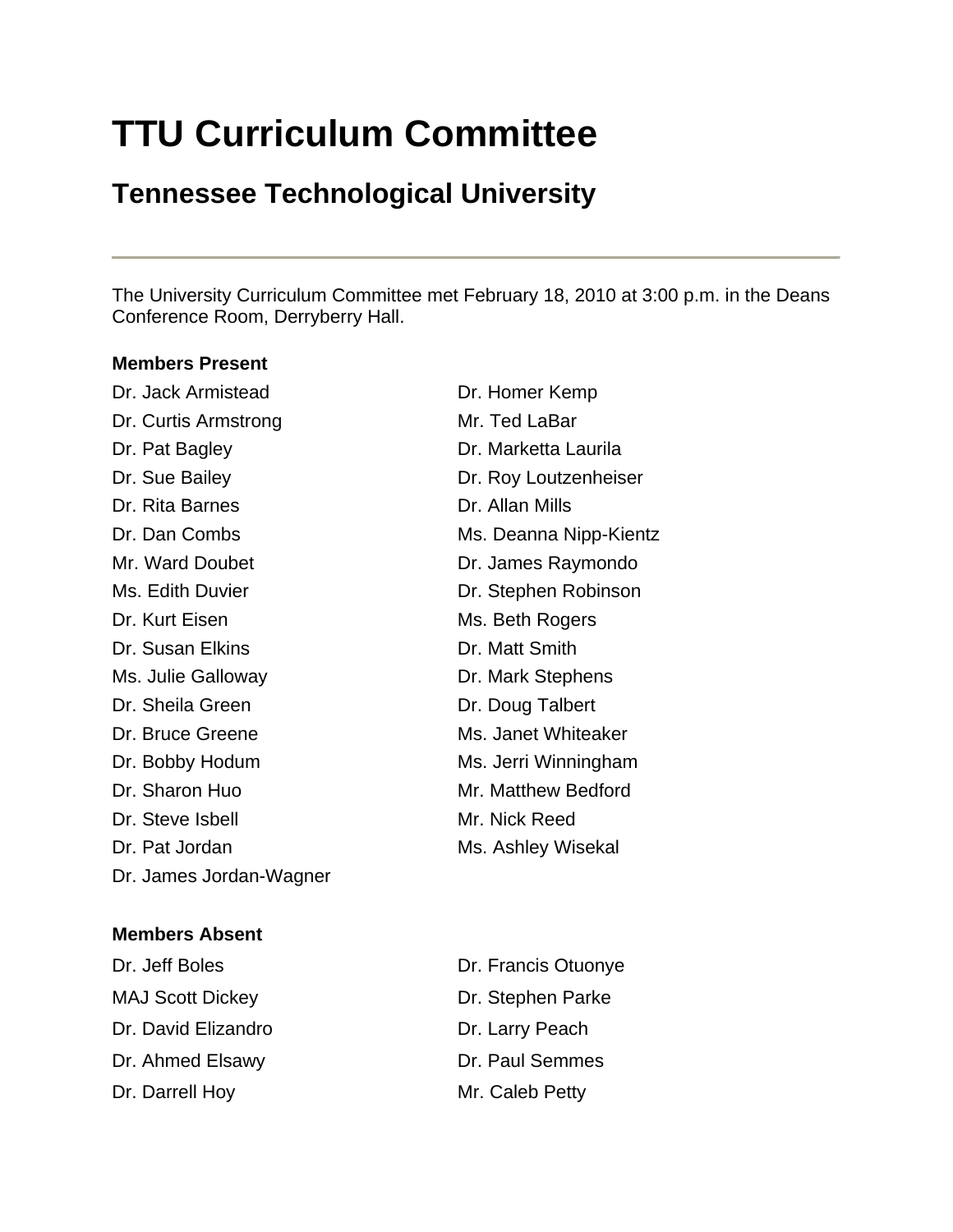Dr. David Huddleston Ms. Laura Horton Ms. Beth Mannle

**Official Representatives**

| Dr. Holly Stretz for Dr. Arce    | Dr. Larry Knox for Dr. Harrison |
|----------------------------------|---------------------------------|
| Dr. Robert Elmore for Dr. Fesler | Dr. Wali Kharif for Dr. Roberts |

#### **Guests**

Dr. Laura Graves

Dr. Rhonda Folio **Mr. Charlie Wilkerson** Dr. Billey Foster **Dr. Brenda Wilson** 

# **SUMMARY OF PROCEEDINGS**

- I. Approval of agenda as revised
- II. Approval of October 29, 2009 minutes
- III. Appointment of nominating committee for 2010-2011 chairperson
- IV. Catalog Changes to Accommodate new ESL Program Information Only
- V. Approval of curriculum changes for Mild/Moderate Special Education from the Department of Curriculum and Instruction
- VI. Approval of course changes for ECSP 3200 from the Department of Curriculum and Instruction
- VII. Approval of curriculum changes for Comprehensive Special Education from the Department of Curriculum and Instruction
- VIII. Approval of curriculum changes for Art Education from the Department of Music and Art
	- IX. Approval of curriculum changes for Painting from the Department of Music and Art
	- X. Approval of course change for ACCT 3330 from the Department of Accounting
	- XI. Approval of WCB curriculum changes from the Department of Foreign Languages
- XII. Approval of course addition for BMGT 4150 from the Department of Decision Sciences and Management
- XIII. Approval of course and curriculum changes from the Department of Physics
- XIV. Approval of curriculum changes from the Department of History
- XV. Approval of course changes from the Department of Chemical Engineering
- XVI. Approval of course changes from the School of Agriculture
- XVII. Approval of curriculum changes from the Department of English and Communications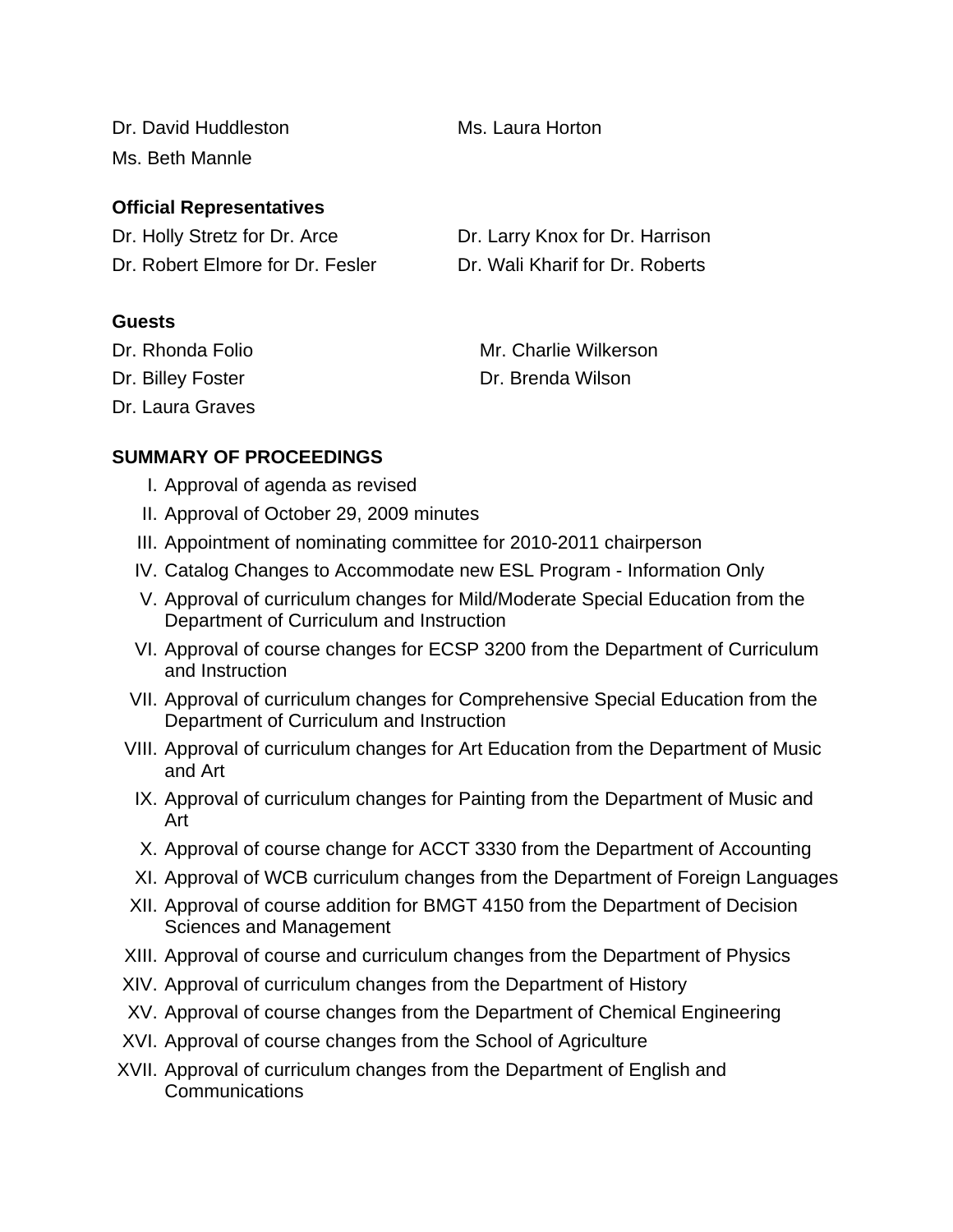- XVIII. Approval of course and curriculum changes from the Department of Computer **Science** 
	- XIX. Approval of course changes for SOC 4090 and 4920 from the Department of Sociology and Political Science
	- XX. Approval of curriculum change for Political Science from the Department of Sociology and Political Science

#### **PROCEEDINGS**

#### **I. Approval of Agenda**

Dr. Loutzenheiser requested the addition of two proposals from the Department of Sociology and Political Science under Other Such Matters. Motion. Dr. Jordan moved to approve the agenda as revised. The motion was seconded by Dr. Smith and carried.

#### **II. Approval of minutes**

Motion. Ms. Galloway moved to approve the October 29, 2009, minutes as submitted. The motion was seconded by Dr. Barnes and carried.

#### **III. Appointment of Nominating Committee for 2010-2011 Chairperson**

Dr. Loutzenheiser announced that Dr. Sue Bailey, Dr. Steve Isbell, and Dr. Doug Talbert will serve on the nominating committee for the 2010-2011 chairperson.

#### **IV. Catalog Changes to Accommodate New ESL Program - Information Only**

Dr. Stephens presented the descriptive changes to be made to the catalog to accommodate the new ESL Program.

A question was raised if it is necessary to identify the firm "FLS International" in the catalog. Mr. Wilkerson stated it was not necessary. A suggestion was made to use a generic term.

Dr. Stephens alerted the committee of a Confidentiality Waiver that is being developed and will soon be put added to SSB web site. This new waiver has been designed to specifically cover faculty members. After the waiver is published on the web, those with questions pertaining to it may call Beth Rogers in the Records Office.

#### **V. Approval of Course and Curriculum Changes from the Department of Curriculum and Instruction**

In a memorandum dated February 1, 2010, approval was requested for the following:

Curriculum Changes:

Program of Study for Mild/Moderate Special Education Majors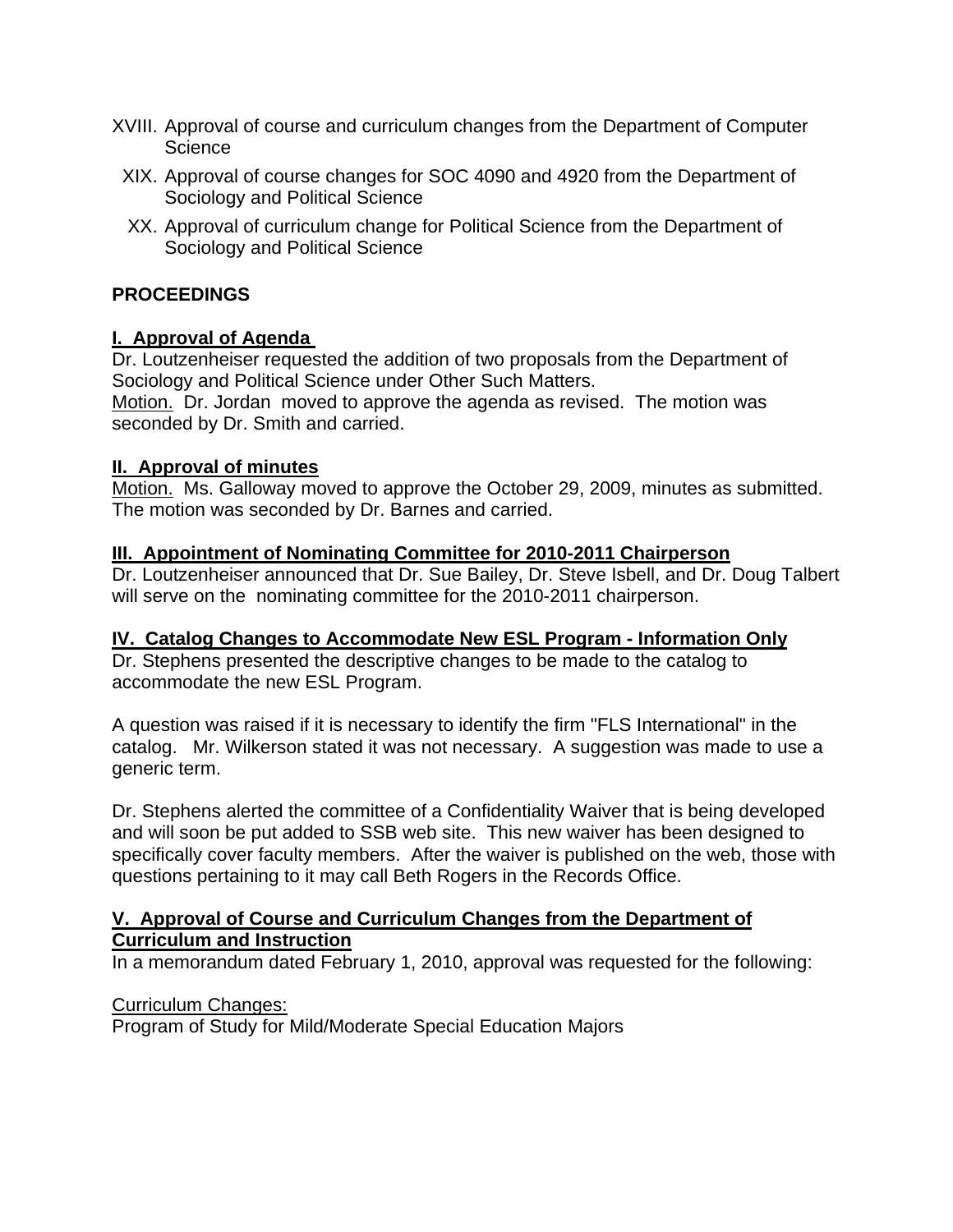Additions: SPED 4200 Autism Distorders (3) Electives (2)

Deletions: EXPW 2430 First Aid and CPR (2) SPED 3810 Practicum for Assessment (1) SPED 2821 Practicum for Procedures/Methods (1) SPED 3811 Practicum for Applied Behavior Analysis (1)

Motion. Dr. Smith moved to approve the changes effective Fall 2010. The motion was seconded by Dr. Jordan and carried.

#### **VI. Approval of Course Change from the Department of Curriculum and Instruction**

In a memorandum dated January 15, 2010, approval was requested for the following:

Course Change for ECSP 3200:

From:

Prerequisites: CFS 2200, 2400, and ECED 3000 or the equivalents. Corequisite ECSP (ECED) 3210.

To:

Prerequisites: CFS 2200, 2400, and ECSP (ECED) 3001 or the equivalents. Corequisite ECSP (ECED) 3211.

Motion. Dr. Smith moved to approve the change effective Summer 2010. The motion was seconded by Dr. Jordan and carried.

#### **VII. Approval of Curriculum Changes from the Department of Curriculum and Instruction**

In a memorandum dated February 1, 2010, approval was requested for the following:

#### Curriculum Changes:

Program of Study for Comprehensive Special Education Majors

Additions: SPED 4200 Autism Disorders (3) READ 3312 Literacy II (5) ROED 3810 Field Experience (1)

Deletions: Electives (4) EXPW 2430 First Aid and CPR (2) SPED 3810 Practicum for Assessment (1)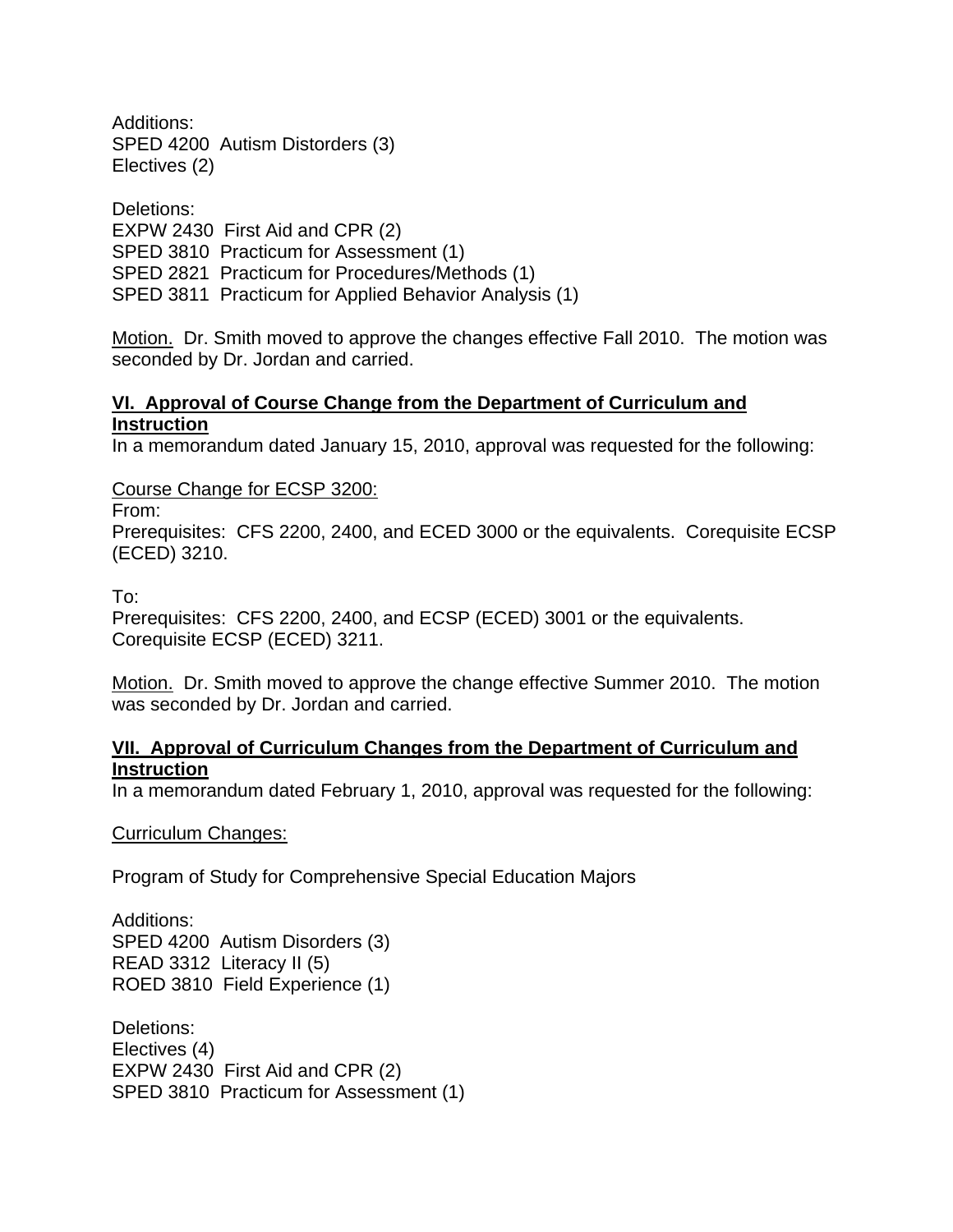SPED 2821 Practicum for Procedures/Methods (1) SPED 3811 Practicum for Applied Behavior Analysis (1)

Motion. Dr. Smith moved to approve the changes effective Fall 2010. The motion was seconded by Dr. Jordan and carried.

**VIII. Approval of Curriculum Changes from the Department of Music and Art** In a memorandum dated February 3, 2010, approval was requested for the following:

Curriculum Change:

B.F.A. in ARED Program

Additions: ART 2320. Drawing II. Studio 6. Credit 3. Prerequisite: ART 2310 or consent of the instructor. Refinements of basic techniques with emphasis on individual development.

To be taken in the sophomore year.

Justification: Studio Emphasis hours are reduced by 3 credits, resulting in no net change in degree credits.

**Deletions:** Delete the choice of ART 2050 or ART 2060 (both 2 credit courses), and replace with ART 2060 35mm Photography only.

Justification: ART 2050 is no longer listed in the Catalog. Total credits for the degree remain the same.

#### **Changes:**

- 1. Include PC 2500 Communicating in the Professions as an alternative to SPCH 2410 in the sophomore year.
- 2. Add this footnote to the Senior Year: "3Must submit evidence of current First Aid/CPR training."
- 3. **From:** Primary emphasis (from drawing, painting, clay, sculpture) 19 hours **To:** Studio emphasis (from clay, fibers, glass, metals, painting, wood)<sup>2</sup> 16 hours

Footnote will read: "<sup>2</sup>Studio Emphasis hours can be divided between two media" Justification: Reducing the total emphasis hours by 3 makes room to take ART 2320 Drawing II in the sophomore year. The term "studio emphasis" better reflects the fact that there is a choice of studio media.

4. **From**: ART 2040 Printmaking, suggested in the senior year **To:** ART 2040 Printmaking, suggested in the sophomore year Justification: ART 2040 is offered only in alternate years. By being suggested earlier, more opportunities are afforded for taking the class.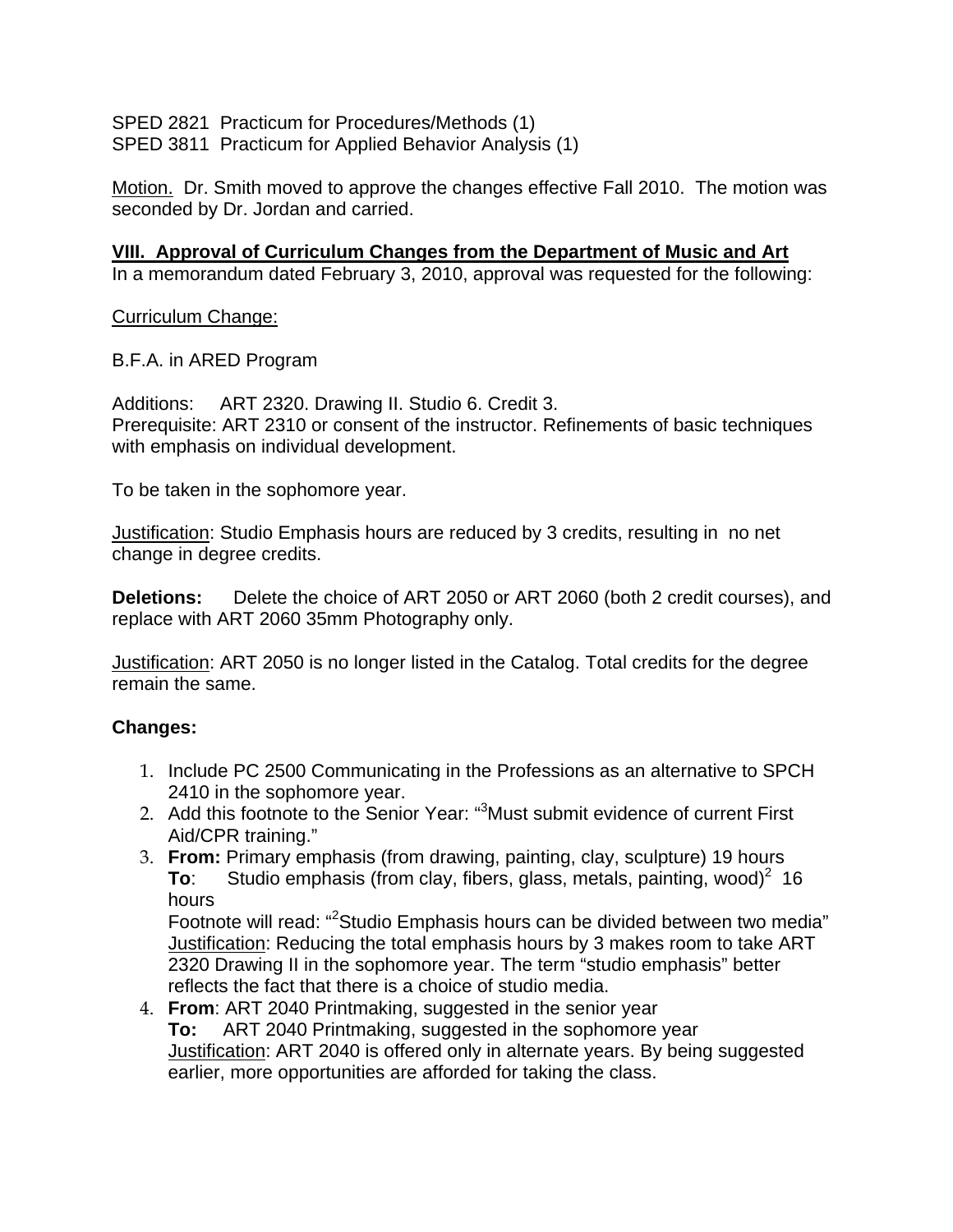- 5. **From**: ART 2060 35 mm Photography, suggested in the sophomore year. **To**: ART 2060 35 mm Photography, suggested in the senior year. Justification: The relocation of ART 2060 from the sophomore to the senior year creates room for ART 2040 Printmaking to be taken earlier as mentioned in item 4 above. ART 2060 is offered every semester.
- 6. **From:** ART 2070 suggested in the sophomore year **To**: ART 2070 suggested in the junior year Justification: Creates a better distribution of credits between the four years.

 Motion. Mr. LaBar moved to approve the changes effective Fall 2010. The motion was seconded by Dr. Laurila and carried.

# **IX. Approval of Curriculum Change from the Department of Music and Art**

In a memorandum dated February 10, 2010, approval was requested for the following:

Curriculum Changes: B.F.A. in Painting Program

From: ART 3310, ART 3320 or ART 4310

To: ART 3310 or ART 3320 or ART 4310 or ART 3421 or ART 3430

Motion. Mr. Doubet moved to approve the change effective Fall 2010. The motion was seconded by Mr. LaBar and carried.

#### **X. Approval of Course Change from the Department of Accounting**

In a memorandum dated January 26, approval was requested for the following:

Course Change:

From:

ACCT 3330 Federal Taxation I Lec. 3, Cr. 3

Prerequisite: ACCT 2110 with a grade of C or better and ACCT 2120. A survey of the basic concepts of taxation and the impact of federal taxation on individuals, business income, and property transactions.

To:

ACCT 3330 Federal Taxation I Lec. 3, Cr. 3

Prerequisite: ACCT 3170 with a grade of C or better. A survey of the basic concepts of taxation and the impact of federal taxation on individuals, business income, and property transactions.

Motion. Dr. Elmore, representing Dr. Fesler, moved to approve the change effective as soon as possible. The motion was seconded by Ms. Galloway and carried.

**XI. Approval of Curriculum Changes from the Department of Foreign Languages** In a memorandum dated November 23, 2009, approval was requested for the following: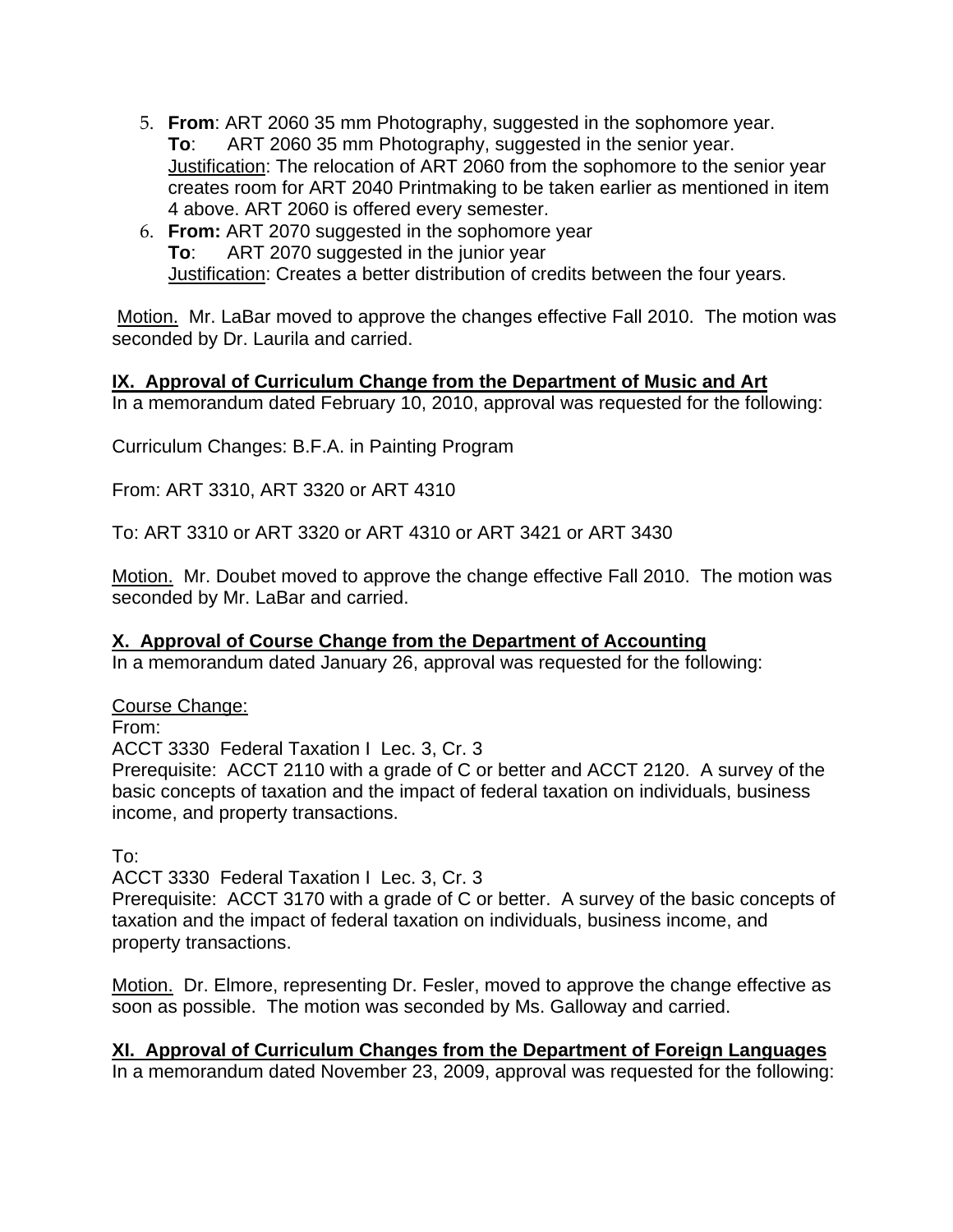#### Curriculum Changes:

Additions: Senior year BMGT 4930 (5930) Business Strategy Lec. 3, Cr. 3 Prerequisites: FIN 3210, MKT 3400, and BMGT 3510. Senior standing. A capstone course stressing management problme analysis, problem solving, and decision-making.

To World Studies Electives: GEOG 1110 World Geography Lec. 3, Cr. 3 GEOG 1130 Geography of Natural Harzards Lec. 3, Cr. 3 GEOG (GEOL) 3200 Water Resources Lec. 3, Cr. 3

#### Deletions:

DS 3520 Operations Management Lec. 3, Cr. 3 Prerequisite: ECON 3610 Management of the processes, resources, and technologies in the production of goods and services.

From World Studies Electives: GEOG 1010 Weather and Climate GEOG 3400 Field Studies in Latin America

#### Change:

Program name change from World Cultures and Business to International Business and Cultures.

Motion. Dr. Laurila moved to approve the changes effective Summer/Fall 2010. The motion was seconded by Dr. Bailey and carried.

#### **XII. Approval of Course Addition from the Department of Decision Sciences and Management**

In a memorandum dated February 8, 2010, approval was requested for the following:

#### Course Addition:

BMGT 4150 Employment and Labor Law Cr. 3

An overview of legal issues affecting the employment relationship in business, from a managerial perspective.

Motion. Dr. Armstrong moved to approve the addition effective Fall 2010. The motion was seconded by Ms. Galloway and carried.

#### **XIII. Approval of Course and Curriculum Changes from the Department of Physics**

In a memorandum dated January 26, 2010, approval was requested for the following: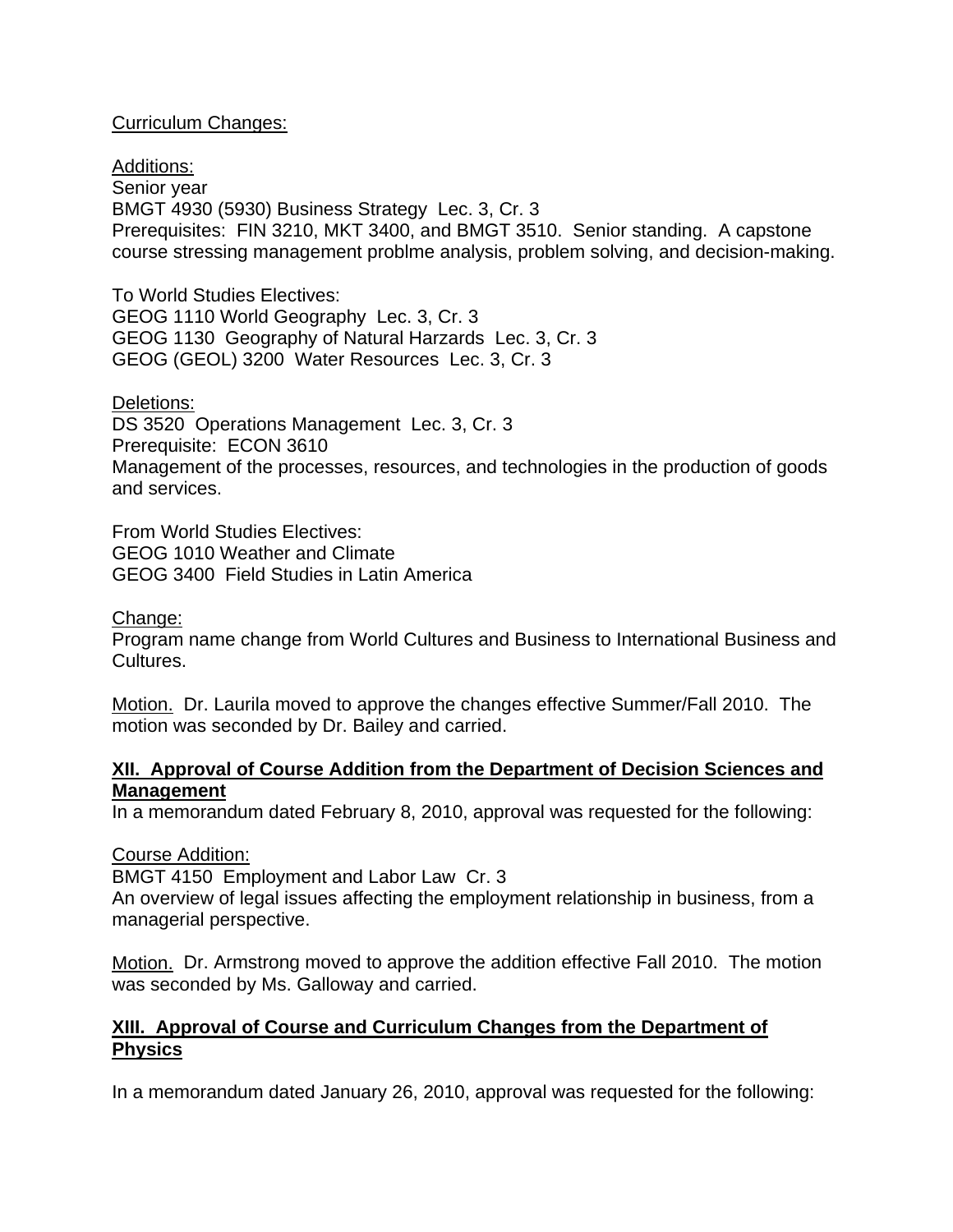Course Changes: From: PHYS 2110 Calculus-based Physics I Lec. 3, Cr. 3 Prerequisite or Corequisite: MATH 1920. Introduction to classical mechanics, mechanical waves.

#### To:

PHYS 2110 Calculus-based Physics I Lec. 3, Cr. 3 Prerequisite MATH 1920 (May be taken concurrently). Introduction to classical mechanics, mechanical waves.

#### From:

PHYS 2111 Calculus-based Physics Laboratory I Lec. 3, Cr. 1 Prerequisite or Corequisite: PHYS 2110. Experiments in classical mechanics, mechanical waves.

#### To:

PHYS 2111 Calculus-based Physics Laboratory I Lec. 3, Cr. 1 Prerequisite: PHYS 2110 (May be taken concurrently). Experiments in classical mechanics, mechanical waves.

#### From:

PHYS 2120. Calculus-based Physics II. Lec. 3. Credit 3. Prerequisite: PHYS 2110. Prerequisite or Corequisite: MATH 2110 or MATH 2120. Introduction to classical electromagnetism and optics.

#### To:

PHYS 2120. Calculus-based Physics II. Lec. 3. Credit 3. Prerequisite: PHYS 2110 and either MATH 2110 or MATH 2120 (MATH 2110 or MATH 2120 may be taken concurrently.) Introduction to classical electromagnetism and optics.

#### From:

PHYS 2121. Calculus-based Physics Laboratory II. Lab. 3. Credit 1. Prerequisite: PHYS 2111. Prerequisite or Corequisite: PHYS 2120. Experiments in classical electromagnetism and optics.

#### To:

PHYS 2121. Calculus-based Physics Laboratory II. Lab. 3. Credit 1. Prerequisite: PHYS 2111, PHYS 2120 (PHYS2120 may be taken concurrently). Experiments in classical electromagnetism and optics.

#### From:

PHYS 2920. Mathematical Physics. Lec. 3. Credit 3.

Corequisite: PHYS 2120 and MATH 2110. Mathematical methods for classical and modern physics. Selected topics from vector analysis, complex analysis and vector spaces, with emphasis on applications to physical systems.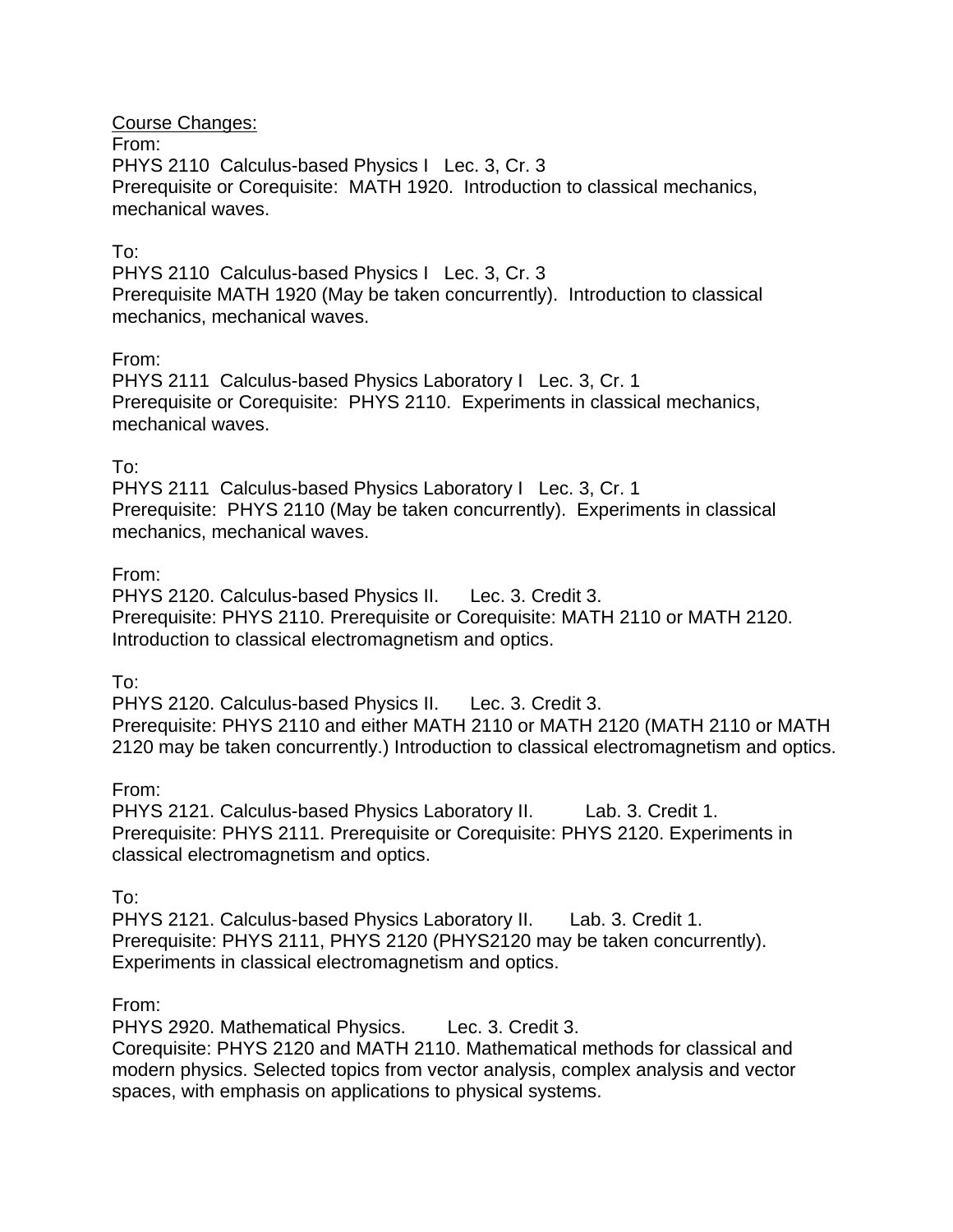To:

PHYS 2920. Mathematical Physics. Lec. 3. Credit 3. Prerequisite: PHYS 2120 and MATH 2110 (Both may be taken concurrently.) Mathematical methods for classical and modern physics. Selected topics from vector analysis, complex analysis and vector spaces, with emphasis on applications to physical systems.

## From:

PHYS 3810-20. Quantum Mechanics. Lec. 3. Credit 3. Prerequisites: PHYS 2420 and PHYS 2920. Prerequisite or Corequisite: MATH 4510. Introduction to principles of quantum mechanics and applications to simple systems.

# To:

PHYS 3810. Quantum Mechanics I. Lec. 3. Credit 3. Prerequisites: PHYS 2420, PHYS 2920, and MATH 4510 (MATH 4510 may be taken concurrently.) Introduction to principles of quantum mechanics.

PHYS 3820. Quantum Mechanics II. Lec. 3. Credit 3. Prerequisite: PHYS 3810. Application of quantum mechanics to simple systems.

# From:

PHYS 4610. Classical Electricity and Magnetism. Lec. 3. Credit 3. Prerequisites: PHYS 2920. Prerequisite or Corequisite: MATH 4510. Theory of electrostatics, electrodynamics, Maxwell's Equations, boundary value problems.

# To:

PHYS 4610. Classical Electricity and Magnetism I. Lec. 3. Credit 3. Prerequisites: PHYS 2120, PHYS 2920 and MATH 4510 (MATH 4510 may be taken concurrently.) Theory of electrostatics, electrodynamics, Maxwell's Equations, boundary value problems.

# From:

PHYS 4620. Classical Electricity and Magnetism. Lec. 3. Credit 3. Prerequisite: PHYS 4610. Prerequisite or Corequisite: PHYS 2420. Applications of Maxwell's Equations to electromagnetic waves and other phenomena. Relativistic electrodynamics.

#### To:

PHYS 4620. Classical Electricity and Magnetism II. Lec. 3. Credit 3. Prerequisite: PHYS 4610 and PHYS 2420 (PHYS 2420 may be taken concurrently.) Applications of Maxwell's Equations to electromagnetic waves and other phenomena. Relativistic electrodynamics.

#### CURRICULUM CHANGES: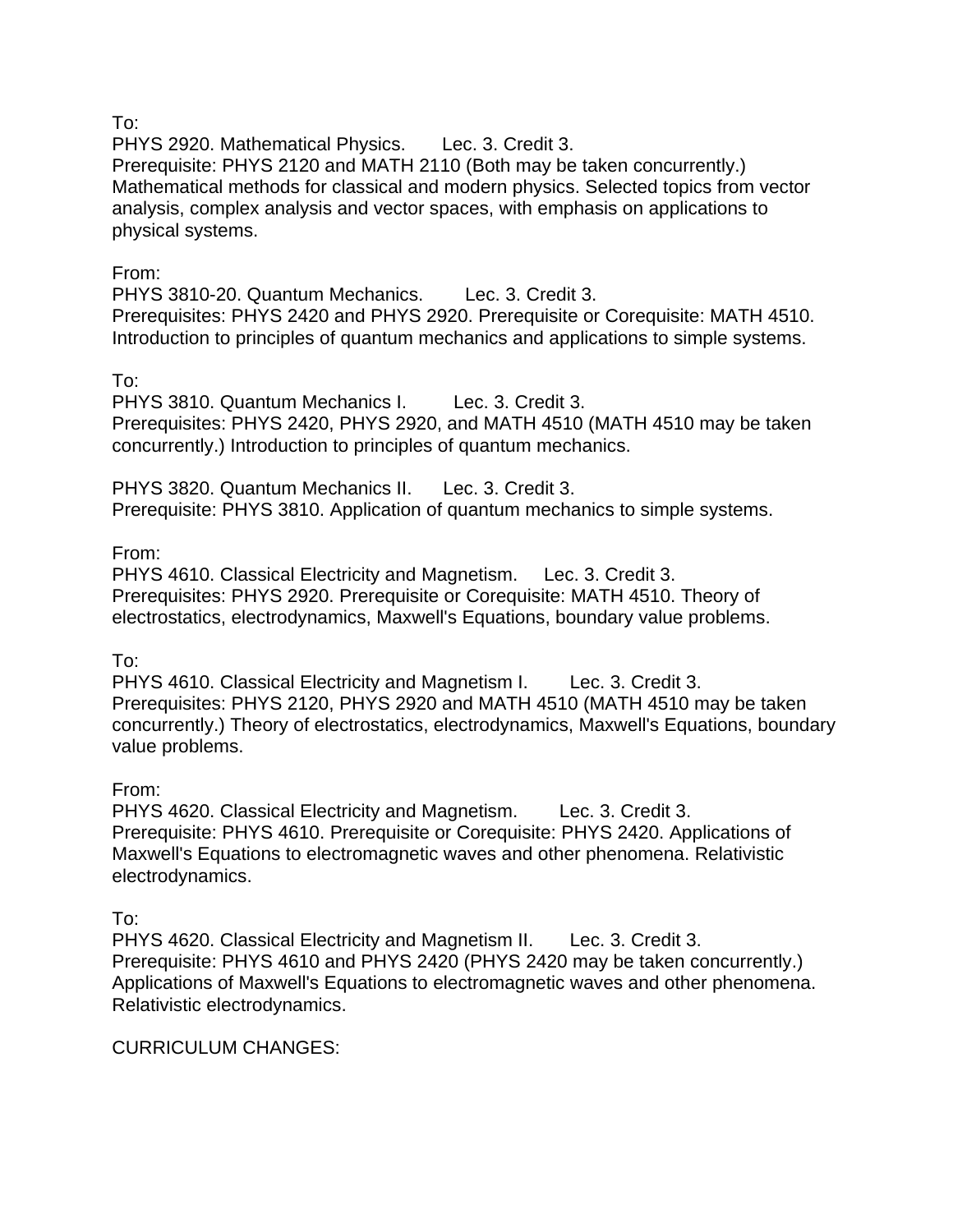- 1. In the physics curriculum, show PHYS 3120 and PHYS 3610 as being taken in either junior or senior year. In future, these courses will be offered in the fall semester on an alternating year schedule.
- 2. Show PHYS 4710 and PHYS 4720 as being available in both the junior and senior years. In future these two courses will be offered concurrently each spring semester. Option I students must take both courses; one in junior year and the other in senior year. Option II students need take only one of these two and so may choose to take it in either their junior or senior year.

Motion. Dr. Robinson moved to approve the changes effective immediately. The motion was seconded by Dr. Talbert and carried.

#### **XIV. Approval of Curriculum Changes from the Department of History**

In a memorandums dated December 2, 2009 and December 3, 2009, approval was requested for the following:

#### December 2 Memo

Curriculum Changes:

History majors pursuing both the BA and BS are currently required to take 3 hours English (Upper Division). We propose to change that to 3 hours English and Communications (ENGL, JOUR, LING, SPCH, SPCH COM, THEA or WEBD) (Upper Division).

History majors pursuing both the BA and BS are currently required to take 3 hours Political Science (Upper Division). We propose to change that to 3 hours Political Science, Sociology, Social Work or Criminal Justice (CJ, POLS, SOC or SW) (Upper Division).

December 3 Memo Course Deletion: History 3800 Main Currents in Modern European History Cr. 2

Motion. Dr. Kharif, representing Dr. Roberts, moved to approve the changes effective immediately. The motion was seconded by Dr. Stretz and carried.

#### **XV. Approval of Course and Curriculum Changes from the Department of Chemical Engineering**

In a memorandum dated February 2010, approval was requested for the following:

#### Course Changes:

#### **FROM:**

**CHE 3111. Transfer Science I: Conduction, Radiation, and Diffusion.** Lec. 3. Lab. 2. Credit 4.

Prerequisites: CHE 2011, MATH 2110. Energy and mass conservation principles. Experimental studies of heat and diffusive mass transfer. Design and operation of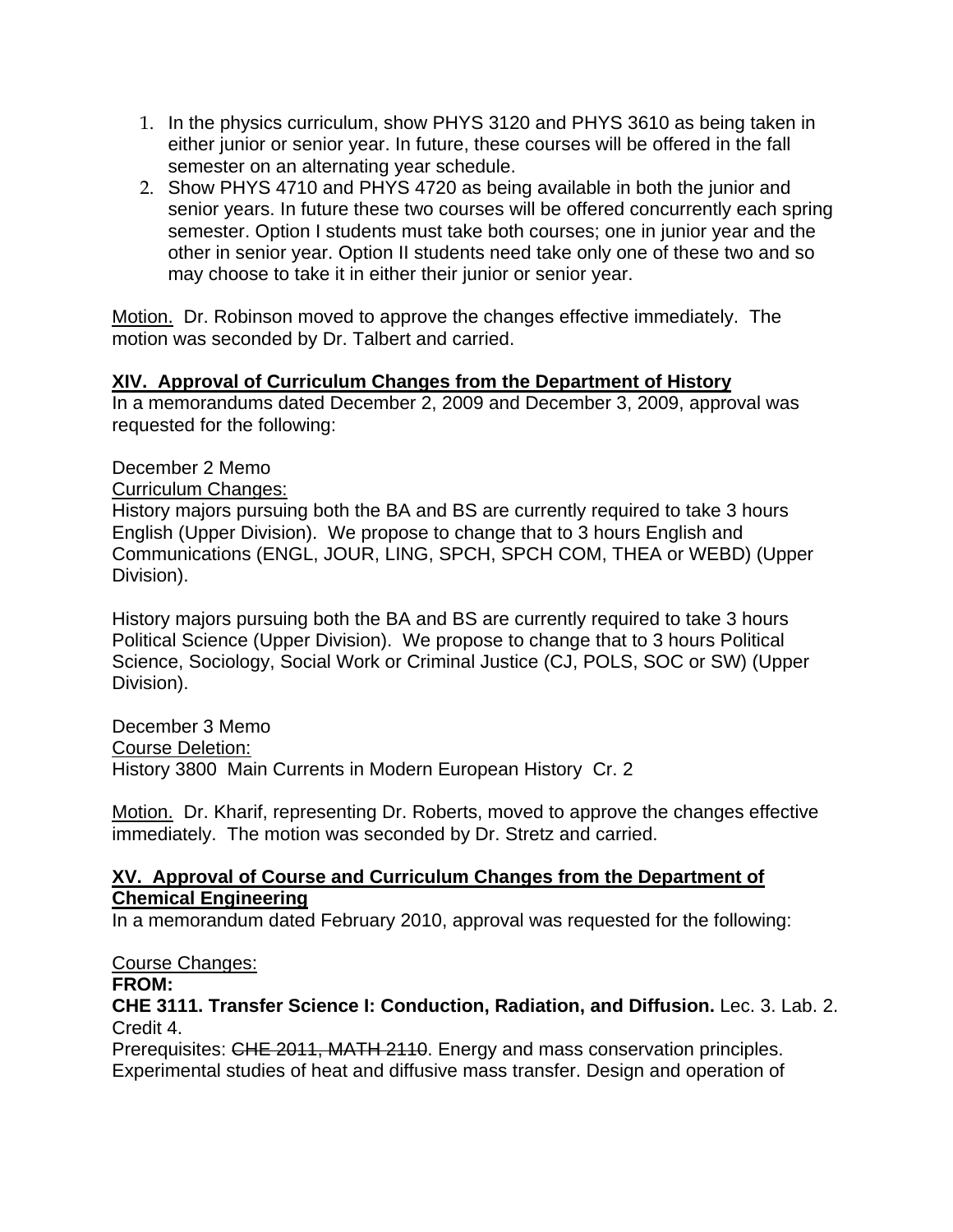systems for heat and mass transfer with applications to heat exchange and diffusive motion. CHE 2011, MATH 2110 may be taken concurrently.

# TO:

#### **CHE 3111. Transfer Science I: Conduction, Radiation, and Diffusion.** Lec. 3. Lab. 2. Credit 4.

Prerequisites: CHE 2011 AND MATH 2120. Energy and mass conservation principles. Experimental studies of heat and diffusive mass transfer. Design and operation of systems for heat and mass transfer with applications to heat exchange and diffusive motion. CHE 2011, MATH 2120 may be taken concurrently.

# **FROM:**

**CHE 3121. Transfer Science II: Fluid Mechanics.** Lec. 3. Lab. 2. Credit 4. Prerequisite: CHE 2011 and CHE 3111. Theory of mass and momentum conservation principles. Experimental studies of fluid mechanics. Design and operation of systems involving fluids with application to fluid flow and fluid property measurements.

# TO:

**CHE 3121. Transfer Science II: Fluid Mechanics.** Lec. 3. Lab. 2. Credit 4. Prerequisites: CHE 3111 AND MATH 2110. Theory of mass and momentum conservation principles. Experimental studies of fluid mechanics. Design and operation of systems involving fluids with application to fluid flow and fluid property measurements. MATH 2110 may be taken concurrently with permission from the department.

# **FROM:**

# **CHE 4330 (5330). Polymer Engineering.** Lec. 3. Credit 3.

Prerequisites: CHEM 3021. Polymerization kinetics for key commercial polymers, structure/property relationships and characterization of key polymers, processing fundamentals, fundamentals of formulation of polymer composites and blends (nanocomposites, biopolymers.)

# TO:

# **CHE 4330 (5330). Polymer Engineering.** Lec. 3. Credit 3.

Prerequisite: CHEM 3020. Polymerization kinetics for key commercial polymers, structure/property relationships and characterization of key polymers, processing fundamentals, fundamentals of formulation of polymer composites and blends (nanocomposites, biopolymers.)

# **FROM:**

**Individual Curricula, Chemical Engineering. Junior Year.**  CEE 2100, ECE 3810, or BIOL 3200

TO:

**Individual Curricula, Chemical Engineering. Junior Year.** 

CEE 2110, ECE 3810, or BIOL 3200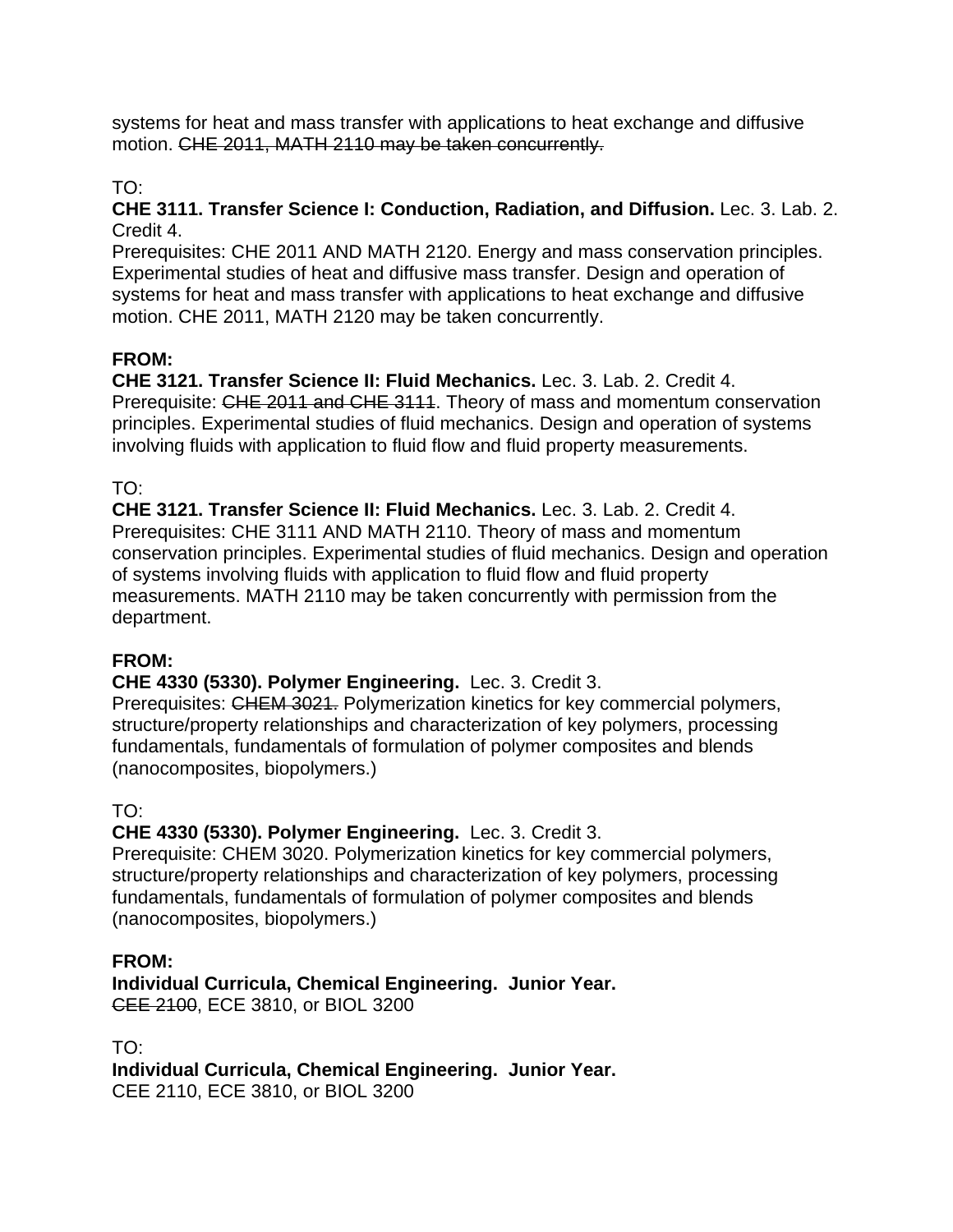#### **FROM: Individual Curricula, Chemical Engineering. Note 5.**

Three hours of CHE Technical Electives must come from one of the following courses:

- 1. CHE 4950 MEMS
- 2. CHE 4661– Transport in Biochemical and Biological Processes
- 3. CHE 4990 Introduction to Research

# **TO:**

# **Individual Curricula, Chemical Engineering. Note 5.**

Three hours of CHE Technical Electives must come from one of the following courses:

- 1. CHE 4330 Polymer Engineering
- 2. CHE 4661 Transport in Biochemical and Biological Processes
- 3. CHE 4950 MEMS
- 4. CHE 4990 Undergraduate Research

# **FROM:**

#### **Individual Curricula, Chemical Engineering, Biomolecular Engineering Concentration. Note 3.**

This technical elective can be any of the following courses:

- a. BIOL 4750 Medical Microbiology
- b. CHE 4990 Introduction to Research
- c. BIOL 4850 Applied Microbiology
- d. BIOL 4740 Pollution Microbiology
- e. BIOL 4040 Immunology
- f. BIOL 3810 General Genetics

#### TO:

#### **This technical elective can be any of the following courses:**

- a. BIOL 3810 General Genetics
- b. BIOL 4040 Immunology
- c. BIOL 4740 Pollution Microbiology
- d. BIOL 4750 Medical Microbiology
- e. BIOL 4850 Applied Microbiology
- f. CHE 4330 Polymer Engineering
- g. CHE 4990 Undergraduate Research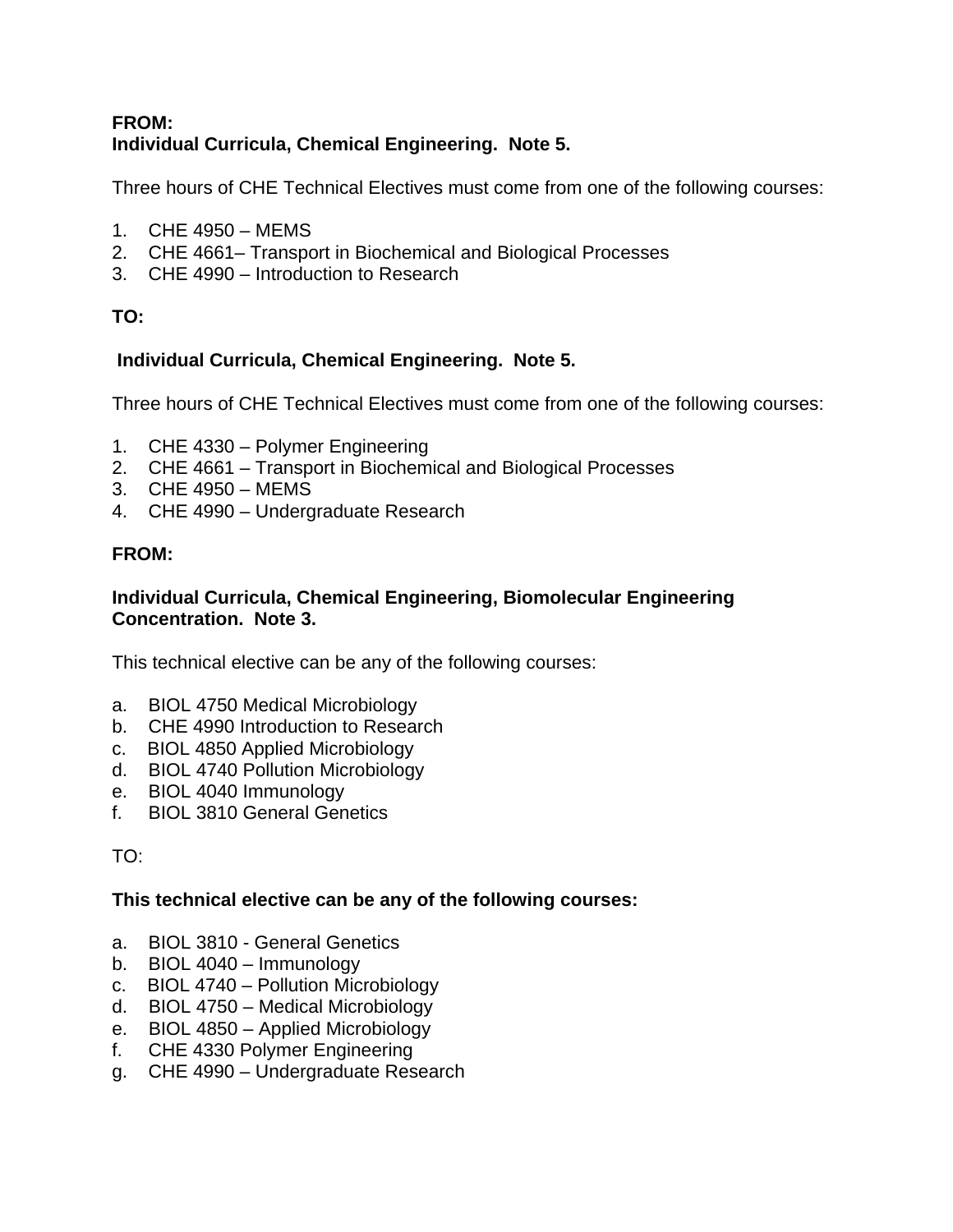Motion. Dr. Stretz, representing Dr. Arce, moved to approve the changes effective Fall 2010. The motion was seconded by Dr. Eisen and carried.

#### **XVI. Approval of Curriculum Changes from the School of Agriculture**

In a memorandum dated February 9, 2010, approval was requested for the following:

#### Curriculum Changes:

From:

AGBE 4940-4950 (5940-5950). Agribusiness Economics Topics. Credit 1-4. Prerequisite: Consent of instructor. Special study in an approved area of agribusiness economics under the supervision of a member of the School of Agriculture faculty.

AGED 4940-4950 (5940-5950). Agricultural Education Topics. Credit 1-4. Prerequisite: Consent of instructor. Special study in an approved area of agricultural education under the supervision of a member of the School of Agriculture faculty.

AGET 4940-4950 (5940-5950). Agricultural Engineering Technology Topics. Credit 1-4. Prerequisite: Consent of instructor. Special study in an approved area of agricultural engineering technology under the supervision of a member of the School of Agriculture faculty.

AGRN 4940-4950 (5940-5950). Agronomy Topics. Credit 1-4.

Prerequisite: Consent of instructor. Special study in an approved area of agronomy under the supervision of a member of the School of Agriculture faculty.

AGRN 4960 (5960). Soil Science Topics. Credit 1-4.

Prerequisite: Consent of instructor. Special study in an approved area of soil science under the supervision of a member of the School of Agriculture faculty.

ANS 4940-4950 (5940-5950). Animal Science Topics. Credit 1-4. Prerequisite: Consent of instructor. Special study in an approved area of animal science under the supervision of a member of the School of Agriculture faculty.

AGHT 4940-4950 (5940-5950). Horticulture Topics. Credit 1-4. Prerequisite: Consent of instructor. Special study in an approved area of horticulture under the supervision of a member of the School of Agriculture faculty.

# **To:**

AGBE 4940-4950**-4960-4970-4980** (5940-**5980**). Agribusiness Economics Topics. Credit 1-4.

Prerequisite: Consent of instructor. Special study in an approved area of agribusiness economics under the supervision of a member of the School of Agriculture faculty.

AGED 4940-4950**-4960-4970-4980** (5940-**5980**). Agricultural Education Topics. Credit 1-4.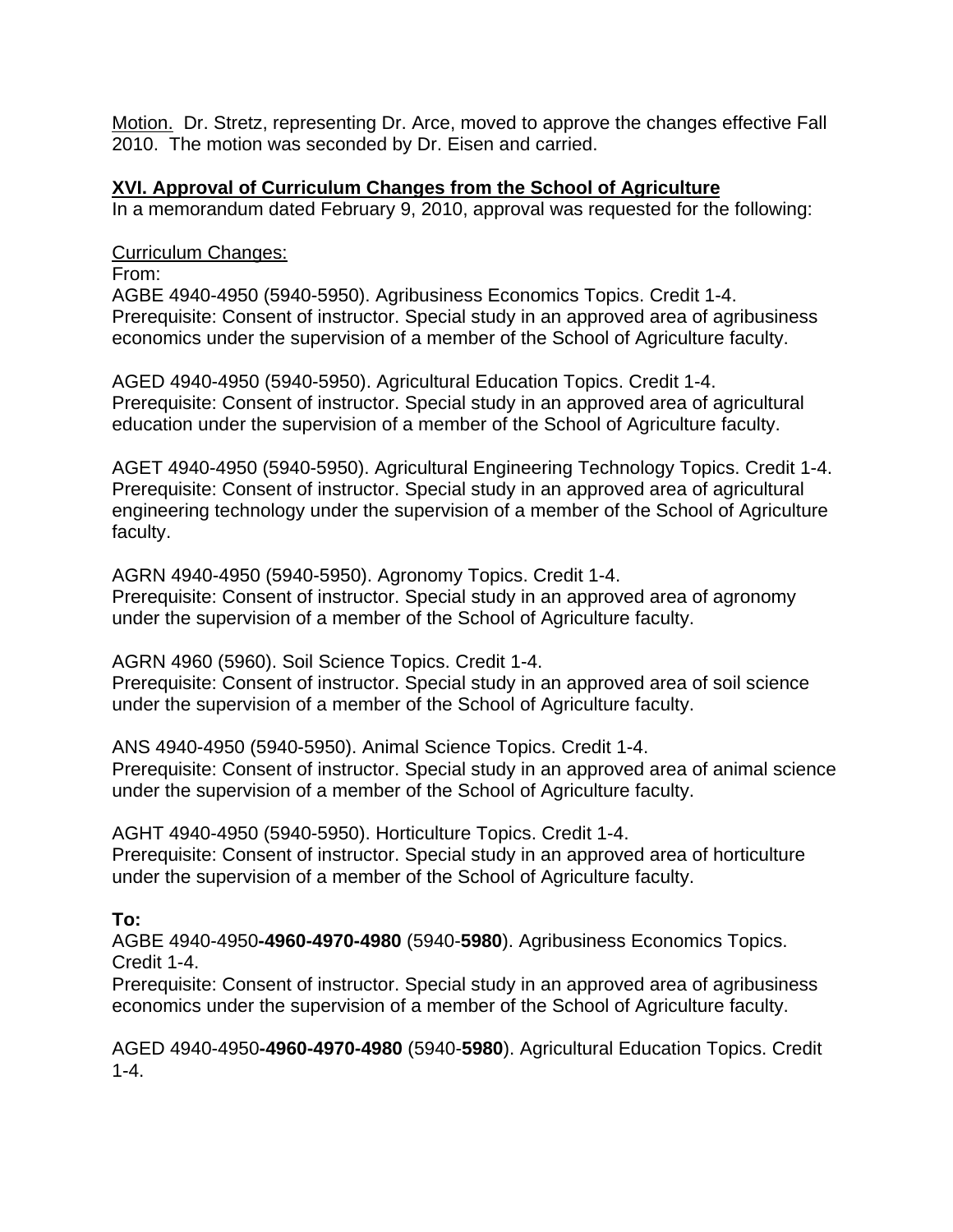Prerequisite: Consent of instructor. Special study in an approved area of agricultural education under the supervision of a member of the School of Agriculture faculty.

AGET 4940-4950**-4960-4970-4980** (5940-**5980**). Agricultural Engineering Technology Topics. Credit 1-4.

Prerequisite: Consent of instructor. Special study in an approved area of agricultural engineering technology under the supervision of a member of the School of Agriculture faculty.

AGRN 4940-4950**-4960-4970-4980** (5940-**5980**). Agronomy Topics. Credit 1-4. Prerequisite: Consent of instructor. Special study in an approved area of agronomy under the supervision of a member of the School of Agriculture faculty.

AGRN **4945- 4955-4965-4975-4985 (5945-5985).** Soil Science Topics. Credit 1-4. Prerequisite: Consent of instructor. Special study in an approved area of soil science under the supervision of a member of the School of Agriculture faculty.

ANS 4940-4950**-4960-4970-4980** (5940-**5980**). Animal Science Topics. Credit 1-4. Prerequisite: Consent of instructor. Special study in an approved area of animal science under the supervision of a member of the School of Agriculture faculty.

AGHT 4940-4950**-4960-4970-4980** (5940-**5980**). Horticulture Topics. Credit 1-4. Prerequisite: Consent of instructor. Special study in an approved area of horticulture under the supervision of a member of the School of Agriculture faculty.

Motion. Dr. Greene requested that the dashes between the course numbers be replaced with a comma. He moved to approve the changes effective August 1, 2010. The motion was seconded by Dr. Isbell and carried.

#### **XVII. Approval of Curriculum Changes from the Department of English and Communications**

In a memorandum dated February 8, 2010, approval was requested for the following:

#### Curriculum Changes - Journalism Program

#### **Course Deletion/Addition**

Delete: JOUR 3270 Fundamentals of Photography

Lec. 2. Credit 2.

Basic photographic techniques including camera operations with emphasis on composition.

Add: JOUR 3370 Fundamentals of Photojournalism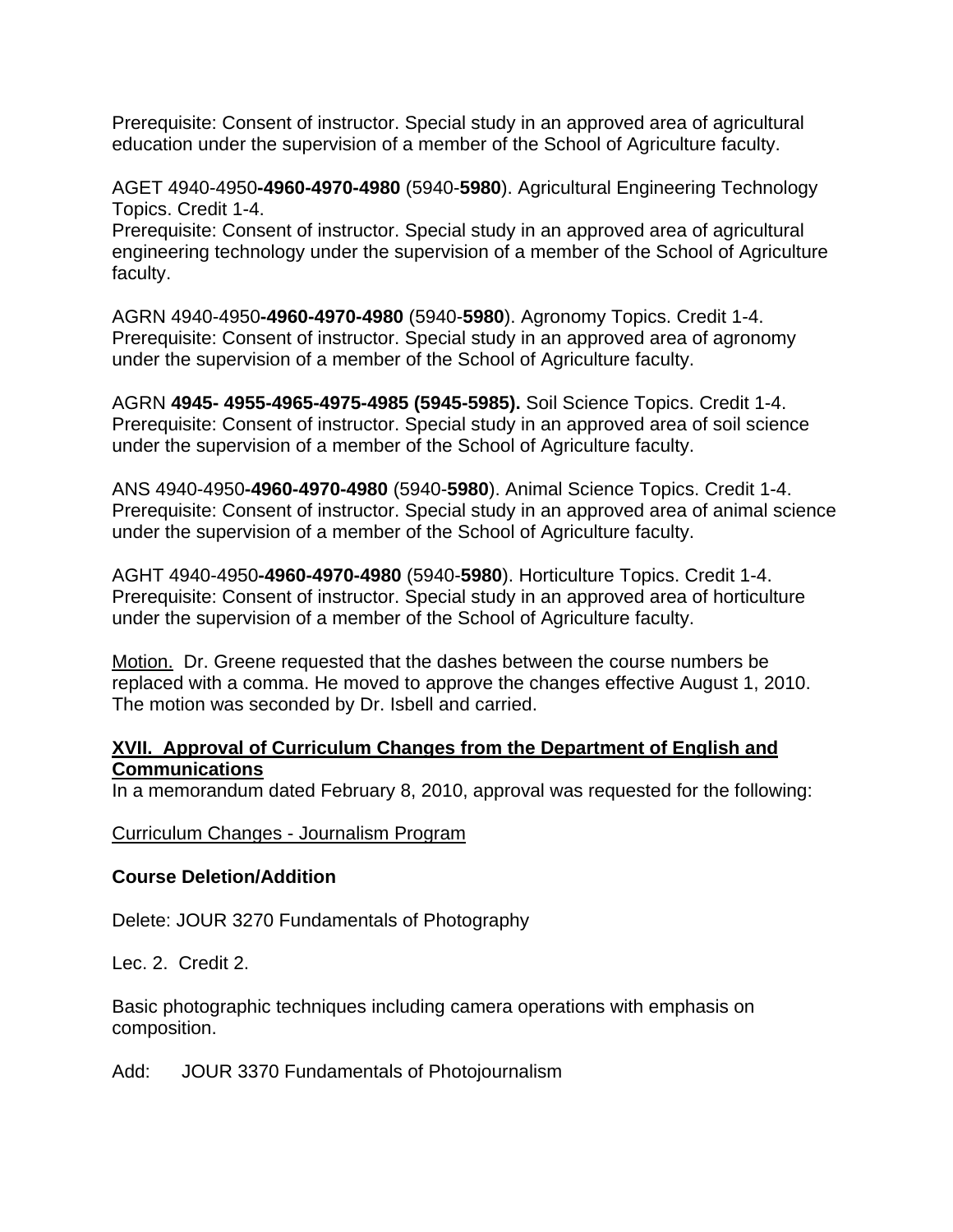Lec. 3. Credit 3.

An introduction to the technical, aesthetic and ethical aspects of digital photography with an emphasis on photojournalism and visual storytelling.

## **Program of Study Revision**

 Last year the journalism curriculum was revised to offer several emphasis areas in order for students to meet their personal and professional goals. After implementation of the new options, journalism advisors recognized the need for better clarity in describing the journalism program of study to students pursuing the options and to graduation analysts. Attached is the current program of study along with the proposed/revised program of study. Changes include the following:

a. we specifically list under option F the literature courses that can be taken (formerly the traditional track)

b. we are adding a course to the writing track option, ENGL 4531 Grammar and Language

c. we are moving the Math requirement to the freshman year

d. we are moving the humanities/fine arts elective to the junior year

e. we are moving ENGL 2330 to the sophomore year

f. we are moving POLS 3330 to the junior year (in the news editorial sequence)

g. we are moving SOC 4430 to the junior year (in the public relations sequence)

h. we are deleting the 1-hour elective listed under the sophomore year because of the credit hour addition in JOUR 3370.

#### **Curriculum Change**

a. Delete EXPW2142 Teaching of Team and Individual Sports (2 hours) in the Sports Media Option class list and

b. Delete JOUR 3400 Introduction to Broadcast Journalism (3 hours) in the Sports Media Option class list.

Replace with EXPW4171 Exercise and Sport Psychology; EXPW 4540 Ethical Issues in Sport; and EXPW 4550 Sport Governance.

Motion. Dr. Kemp moved to approve the changes effective immediately. The motion was seconded by Dr. Robinson and carried.

#### **XVIII. Approval of Course and Curriculum Changes from the Department of Computer Science**

In a memorandum dated January 26, 2010, approval was requested for the following:

Course Deletions: CSC 3620 File Processing CSC 4955/5955 Information Assurance and Security Case Studies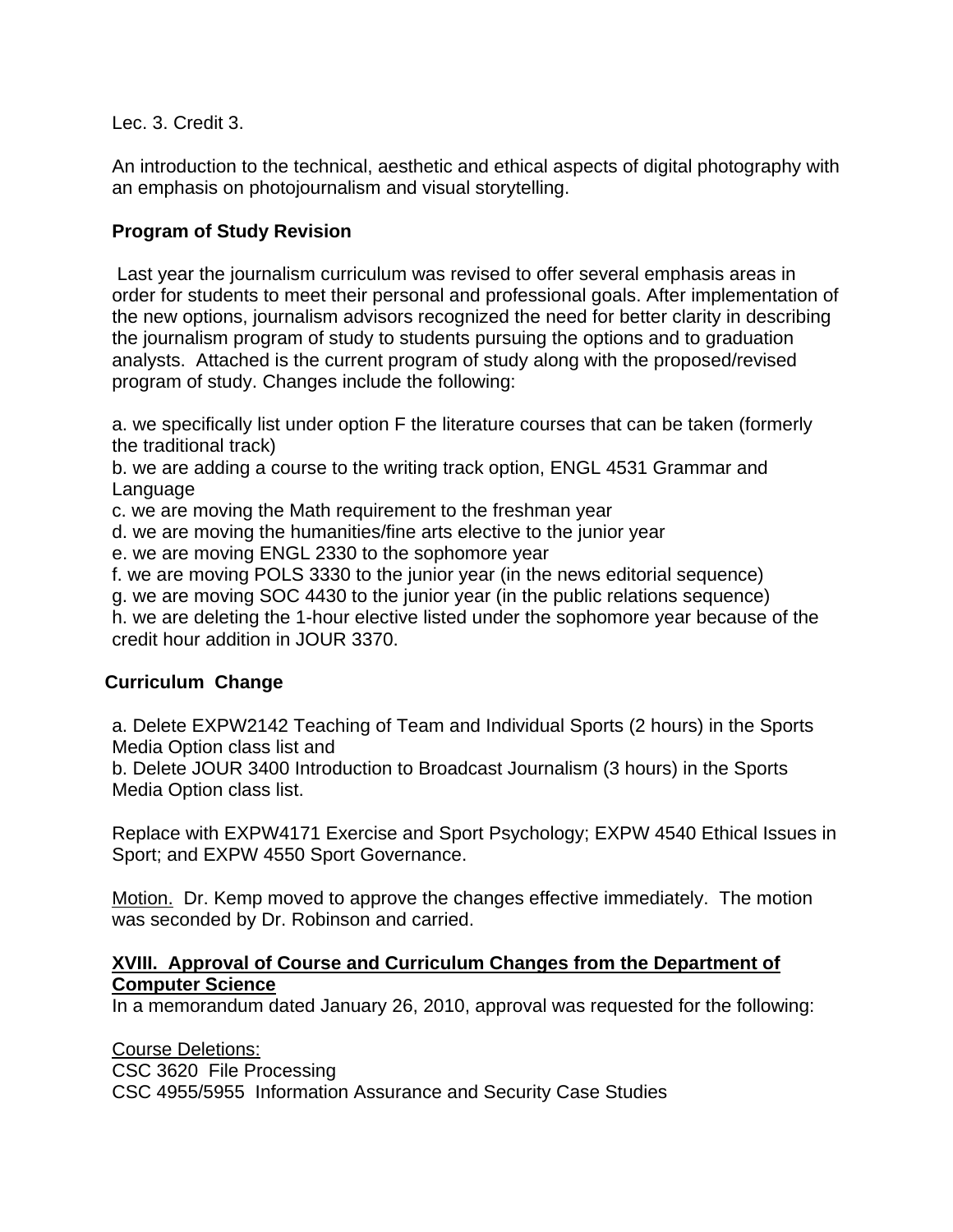Course Changes:

From:

CSC 3350 Probabilistic Computer Models Lec. 3, Cr. 3 Prerequisites: CSC 3340 and MATH 3470. Stochastic models of queuing, game, inventory, and decision theory with computer solutions in algorithmic form and by digital simulation.

#### To:

CSC 3350 Probabilistic Computer Models Lec. 3, Cr. 3 Prerequisites: MATH 3470. Stochastic models of queuing, game, inventory, and decision theory with computer solutions in algorithmic form and by digital simulation.

Motion. Dr. Talbert moved to approve the changes effective Fall 2010. The motion was seconded by Dr. Mills and carried.

#### **XIX. Approval of Course Changes from the Department of Sociology and Political Science**

In a memorandum dated January 22, 2010, approval was requested for the following:

#### Course Changes:

From:

SOC 4090 (5090) Cross Cultural Communications and Cultural Diversity Lec. 3, Cr. 3 Prerequisite: SOC 1010 or 1100 or consent of instructor. An examination of the sociocultural context of communication with emphasis upon enhancing communication skills across cultures.

#### To:

SOC 4090 (5090) Cross Cultural Communications and Cultural Diversity Lec. 3, Cr. 3 An examination of the socio-cultural context of communication with emphasis upon enhancing communication skills across cultures.

From:

SOC 4920 (5920) Data Analysis and Management Lec. 3, Cr. 3 Prerequisite: SOC 3910 or consent of instructor. The techniques of management and analysis of quantitative social science data from primary and secondary sources.

To:

SOC 4920 (5920) Data Analysis and Management Lec. 3, Cr. 3 Prerequisite: SOC 3900 and SOC 3910. The techniques of management and analysis of quantitative social science data from primary and secondary sources.

Motion. Dr. Raymondo removed the RODP prerequisites from appearing in the course description and moved to approve the changes effective Fall 2010. The motion was seconded by Dr. Laurila and carried.